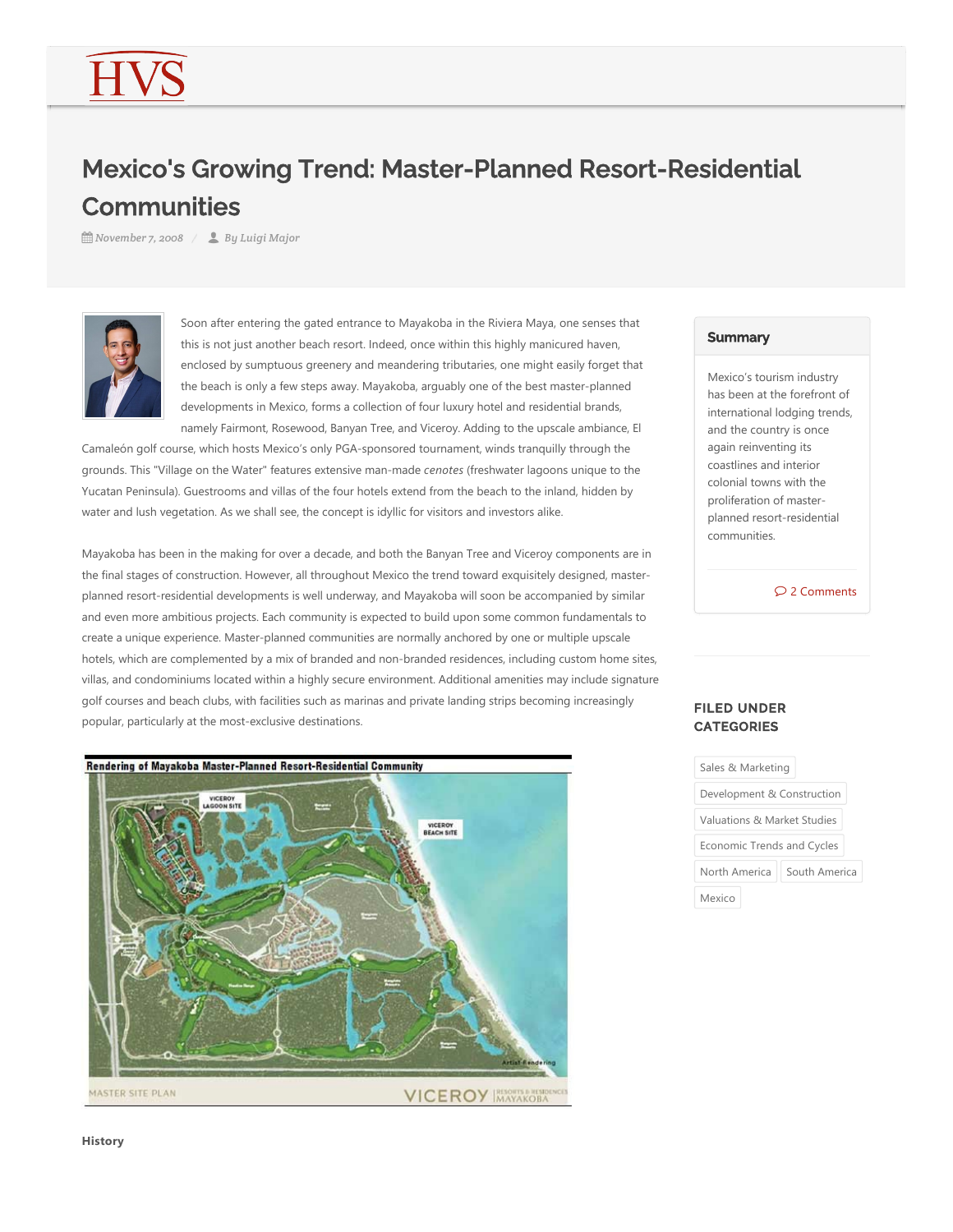Master‐planned communities in Mexico date back to 1974, when the National Trust Fund for Tourism Development (FONATUR) began developing resort destinations in Cancún, Ixtapa, and Los Cabos. Over three decades, FONATUR's basic mission was to provide the basic infrastructure and legal certainties crucial to a successful resort community and provide resources to assist investors in the development process. Operating on this premise, FONATUR's efforts have helped keep Mexico at the forefront of the tourism industry. Cancún is now the most recognized tourism destination in Mexico, and its growth has spurred development in nearby areas such as the Riviera Maya, Cozumel, and Isla Mujeres. Combined, the surrounding markets now boast more hotel rooms than Cancún, which attests to the success of FONATUR's visionary plans. This governmentsponsored growth has served as a catalyst for other forms of development; in Quintana Roo and other Mexican states, the development trend has now shifted to the private sector.

From Acapulco to Zihuatanejo, master‐planned resort‐residential communities are beginning to form part of a larger demographic phenomenon that is expected to have a noticeable impact on future travel and tourism trends. During the past four to six months, the residential sales market in Mexico has experienced a slowdown, primarily attributable to greater fiduciary caution and stricter lending practices in the U.S. The ongoing crisis in the financial markets and its effect on investor wealth and consumer confidence are likely to further impact the short-term performance of many projects. Nevertheless, prospects for mid- to long-term development remain promising.

### **Benefits of Master‐Planned Resort‐Residential Communities**

For investors, master‐planned resort‐residential communities offer:

- *Diversified sources of income*: Investors are able to create an environment that combines income‐producing properties (hotels) and for-sale properties (residences). This allows investors to realize a faster return on investment. The prestige of luxury hotel brands exerts a two-fold influence by luring individual investors, buyers, and tourists, and by raising the value of surrounding residential property.
- *Legal certainty*: In countries where inconstant legal systems have traditionally been a weak link in the development process, developers of master‐planned communities are able to offer improved legal benefits such as title insurance, secured zoning restrictions, and density restrictions for both third‐party developers and individual buyers.
- *A development platform*: Third‐party developers are able to build a hotel or residential development with the benefit of a well-designed master-planned community's quality infrastructure.
- *Flexibility in deal structuring*: Master‐plan developers are able to undertake a variety of deal structures within a single community. Developers can opt to manage the entire community independently; create joint ventures and offer the land to third‐party developers; or sell portions of land, often called *macrolotes*, to third‐party developers.

For tourists and buyers, master‐planned resort‐residential communities offer:

- *Improved privacy and security*: A tightly controlled environment offers a sense of privacy and security at a level that stand‐alone residential developments rarely achieve.
- *Ample amenities*: Guests and residents benefit from additional amenities. Residents are able to utilize restaurant, spa, and other facilities and services associated with on‐site hotels. Many master‐planned communities also offer golf courses, marinas, or private landing strips for the benefit of both residents and visitors.
- *Quality infrastructure*: Many master-planned communities offer improved infrastructure such as well-built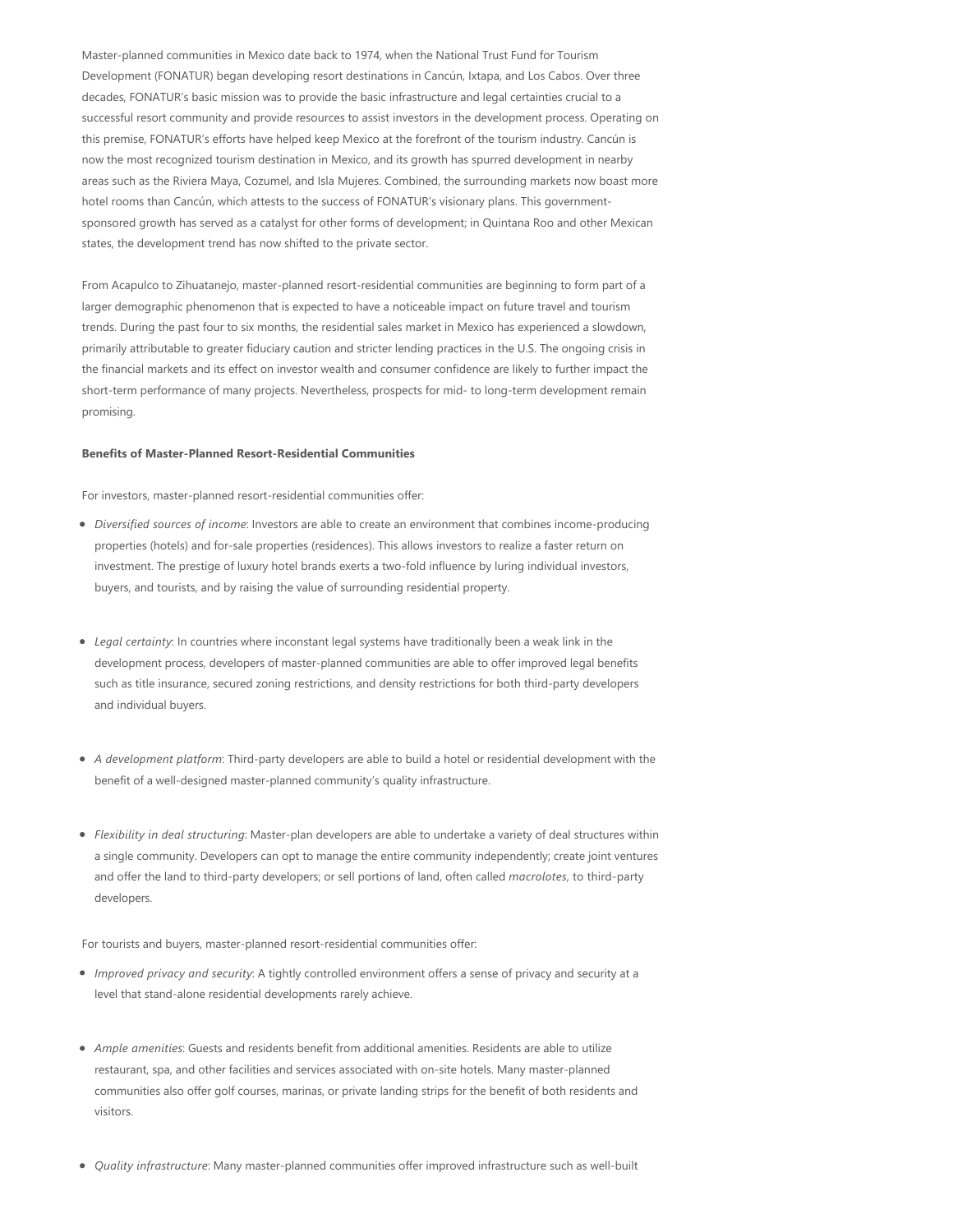drainage systems, water‐treatment plants, underground cables, and quality roads. These features offer great convenience to property owners and allow them to remain somewhat independent from local government services.

*Legal certainty*: Like investors, home buyers can now benefit from an improved investment atmosphere in Mexico, with U.S.‐based title insurance and mortgages becoming widely common throughout the country.

Many of these benefits can be passed down to future investors or buyers. As such, master-planned resortresidential communities constitute an exceptional platform for investors, developers, buyers, and tourists.

#### **A Booming Generation**

Baby boomers are playing a key role in creating demand for these luxurious havens. According to the U.S. Census Bureau, there were approximately 78.2 million baby boomers in the U.S. in 2005<sup>1</sup>. Members of this generation, so defined as individuals born between 1946 and 1964, began turning 62 in 2008. Many are planning for retirement, relocation, the purchase of second homes, or simply traveling more often. According to an annual survey conducted by U.S. developer Del Webb Corporation in 2004, 55% of baby boomers plan to move upon retiring. In 2006, the National Association of Realtors estimated that over one million Americans owned a second home in Mexico.

Mexico remains an attractive relocation destination given its relatively low cost of living, proximity to the U.S., laid‐back atmosphere, growing healthcare services, and American‐style conveniences. Mexico is now rated at the pinnacle of retirement destinations for Americans, according to *International Living's* 2007 Global Retirement Index<sup>2</sup>. U.S. and Canadian retirees are attracted to the high-quality amenities and security provided by masterplanned developments—and not just those along the coast. The interior of Mexico is experiencing an influx of similar developments competing for the U.S. and Canadian market. San Miguel de Allende, for example, has been welcoming U.S. and Canadian retirees for years. Prospective residents and visitors are attracted to the town's colonial architecture, historic cobblestone streets, and relaxed atmosphere. Only time will tell what impact this growing population segment will have on tourism and residential trends in Mexico.

#### **Selected Master‐Planned Communities in Mexico**

| Location         | Community             | <b>Status</b>       | <b>Features</b>                                                |
|------------------|-----------------------|---------------------|----------------------------------------------------------------|
| Cancun/Riviera   | Mayakoba              | Existing            | Three luxury hotels (649 rooms), 197 residences, 18-hole       |
| Maya             |                       |                     | golf course                                                    |
|                  | Playacar              | Existing            | Multiple hotels (5,186 rooms), residences, 18-hole golf        |
|                  |                       |                     | course                                                         |
|                  | Puerto Aventuras      | Existing            | Multiple hotels (2,899 rooms), 900 residences, 18-hole golf    |
|                  |                       |                     | course                                                         |
|                  | Playa Mujeres         | Existing            | Three luxury hotels (672 rooms), 2,400 residences, 18-hole     |
|                  |                       |                     | golf course, marina                                            |
|                  | <b>Bahia Principe</b> | Under               | Multiple hotels (2,562 rooms), 900 residences, 36 holes of     |
|                  |                       | Construction golf   |                                                                |
|                  | Capella Bahia         | Under               |                                                                |
|                  | Maroma                | Construction        | 86-room luxury hotel, 112 residences, 18-hole golf course      |
|                  | Puerto Cancun         | Under               | Five hotels (4,000 rooms est.), 2,500 residences, 18-hole golf |
|                  |                       |                     | Construction course, marina                                    |
|                  | <b>Grand Coral</b>    | Under               | Two hotels (999 rooms), 1,280 residences, 18-hole golf         |
|                  |                       | Construction course |                                                                |
| <b>Los Cabos</b> | Palmilla              | Existing            | 172-room luxury hotel, 1,300 residences, 27-hole golf          |
|                  |                       |                     | course                                                         |
|                  | Cabo del Sol          | Existing            | Two upscale hotels (537 rooms), 1,700 residences, two 18-      |
|                  |                       |                     | hole golf courses                                              |
|                  | Punta Ballena         | Existing            | 50-room luxury hotel, 137 residences (phase I)                 |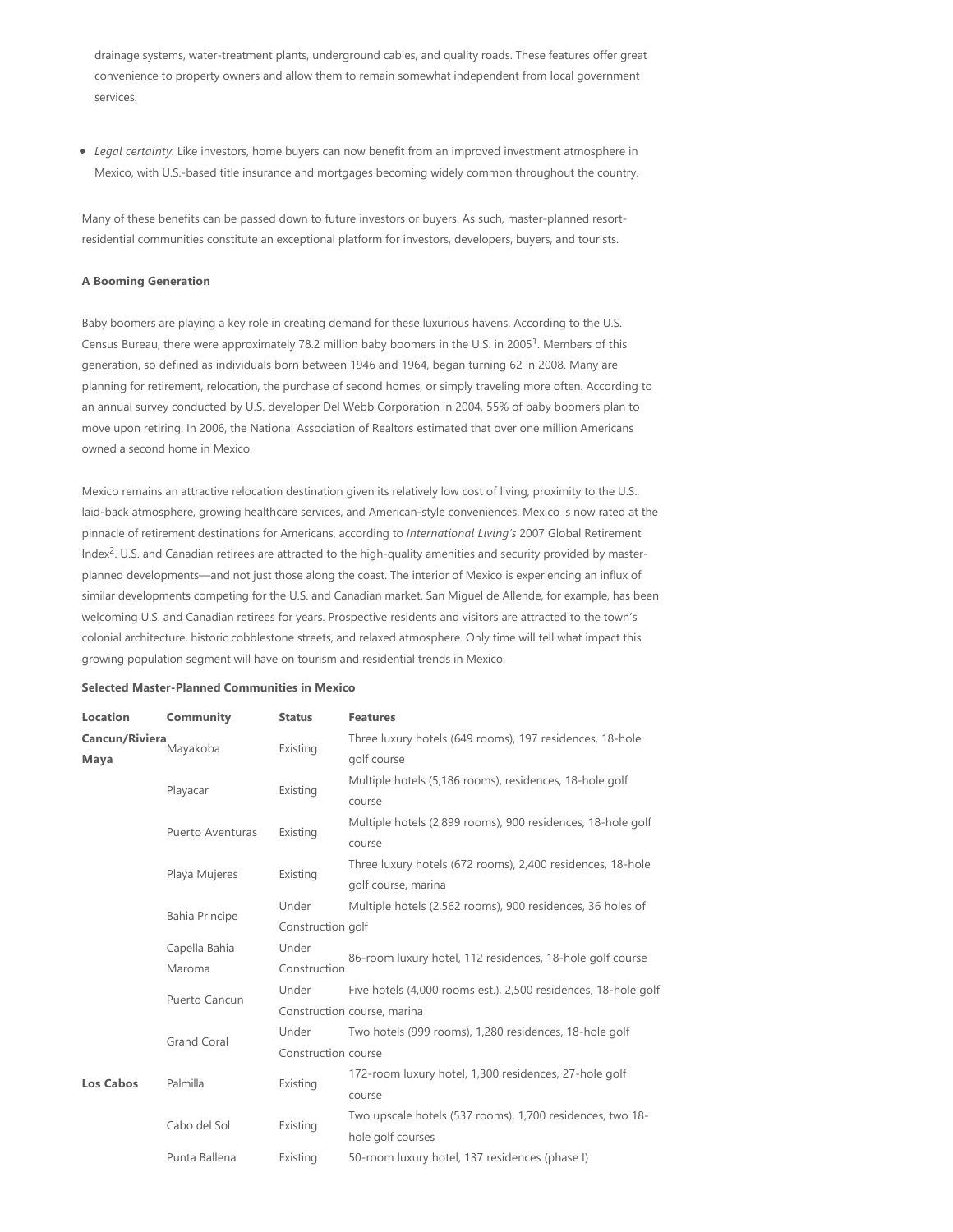|                          | El Dorado                 | Existing                                      | 192 residences, 18-hole golf course                          |  |
|--------------------------|---------------------------|-----------------------------------------------|--------------------------------------------------------------|--|
|                          | Querencia                 | Existing                                      | 172 residences, two 18-hole golf courses                     |  |
|                          | Puerto Los Cabos          | Under                                         | Multiple luxury hotels (95 rooms U/C), 100 residences,       |  |
|                          |                           | Construction marina, two 18-hole golf courses |                                                              |  |
| Pacific Coast Punta Mita | Chileno Bay               | Under                                         | 150-room luxury hotel, 725 residences, marina, two 18-hole   |  |
|                          |                           | Construction golf courses                     |                                                              |  |
|                          | Cabo San Cristobal        | Under                                         | Three luxury hotels (455 rooms), 405 residences (phase I),   |  |
|                          |                           |                                               | Construction two golf courses                                |  |
|                          | Quivira                   | Proposed                                      | Two hotels (154 existing rooms), 120 residences, two golf    |  |
|                          |                           |                                               | courses                                                      |  |
|                          | Cabo Cortes               | Proposed                                      | Multiple luxury hotels, residences, 27-hole golf course,     |  |
|                          |                           |                                               | marina                                                       |  |
|                          |                           | Existing                                      | Two luxury hotels (293 rooms), 350 residences, 18-hole golf  |  |
|                          |                           |                                               | course                                                       |  |
|                          | Nuevo Vallarta            | Existing                                      | Multiple hotels (3,228 rooms), 1,500 residences (est.), two  |  |
|                          |                           |                                               | 18-hole golf courses, marina                                 |  |
|                          | Flamingos Riviera         | Existing                                      | Multiple hotels, 2,934 residences, 18-hole golf course       |  |
|                          | Nayarit                   |                                               |                                                              |  |
| <b>Interior</b>          | Tamarindo Costa           | Existing                                      | 32-room luxury hotel, 150 residences (est.), 18-hole golf    |  |
|                          | Careyes                   |                                               | course                                                       |  |
|                          | Isla Navidad              | Existing                                      | Two hotels (210 rooms), 500 residences, 27-hole golf course, |  |
|                          | Manzanillo                |                                               | two marinas                                                  |  |
|                          | Litibú                    | Under                                         | Three hotels (500 rooms), 450 residences, 18-hole golf       |  |
|                          |                           |                                               | Construction course, marina                                  |  |
|                          | Artesana San Miguel Under |                                               | 65-room luxury hotel, 20 residences (phase I)                |  |
|                          | de Allende                | Construction                                  |                                                              |  |
|                          | Ventanas de San           | Under                                         | Luxury hotel, 700 residences, 18-hole golf course            |  |
|                          | Miguel                    | Construction                                  |                                                              |  |



#### **Conclusion**

Mexico's capacity for reinvention keeps it at the forefront of tourism trends. The World Tourism Organization ranks Mexico among the world's top ten tourist destinations, the sole Latin American country to earn this distinction. The character of modern Mexico combines a reliquary of historic cultures and natural beauty with the investment‐friendly atmosphere of the world's most prosperous nations. In the future, the country's coastlines and some regions of the interior are expected to be dotted with master‐planned resort‐residential communities that incorporate multiple land uses while providing the utmost in privacy and security. In the coming years, Mexican resort‐residential destinations are expected to exhibit greater segmentation by offering a variety of products to satisfy demand from potential second‐home buyers and retirees across a socio‐economic range. While the current turbulence in the global financial markets will likely dampen the short-term performance of many projects, mid‐ to long‐term U.S. and Canadian travel and retirement trends are expected to provide a